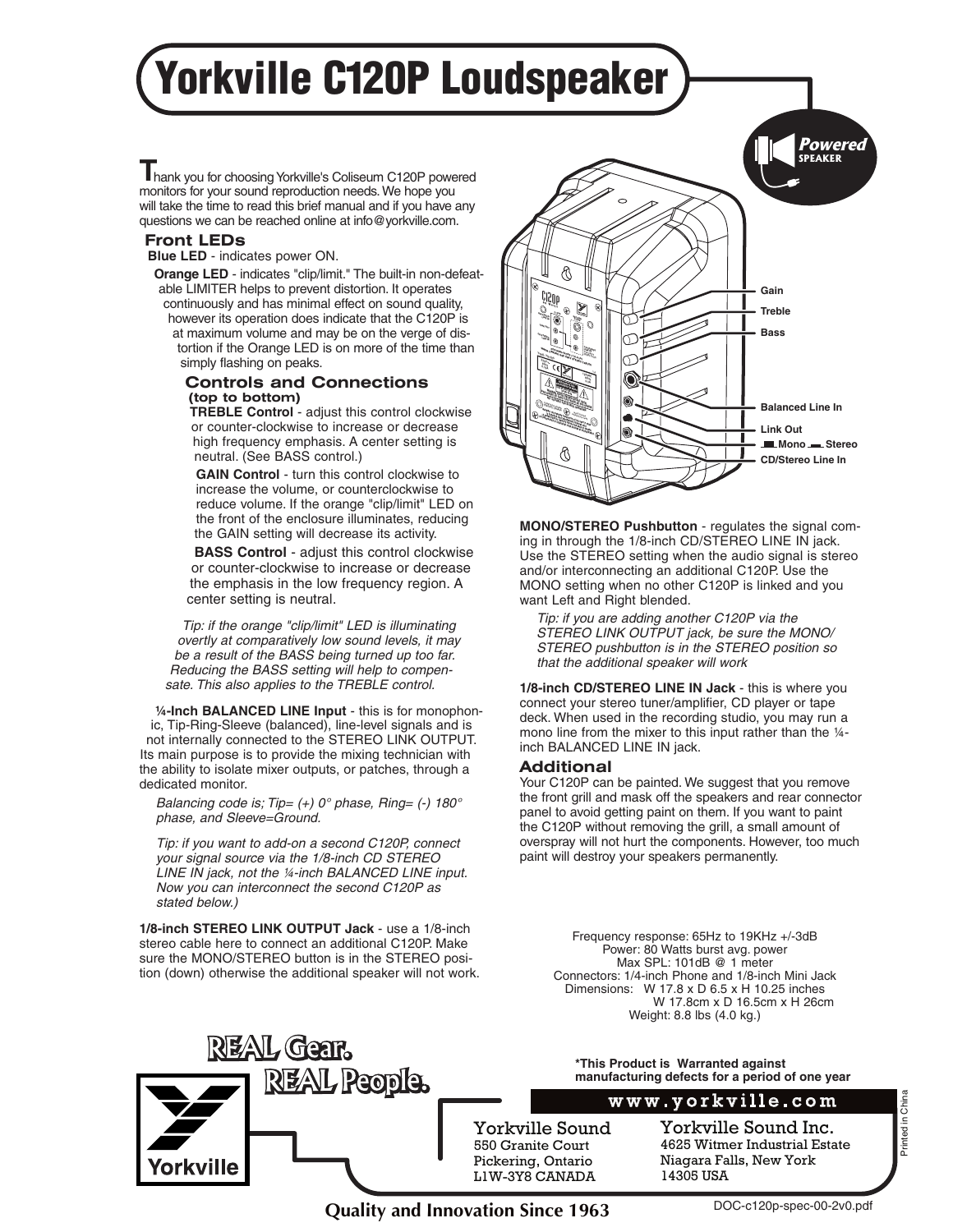

**Quality and Innovation Since 1963**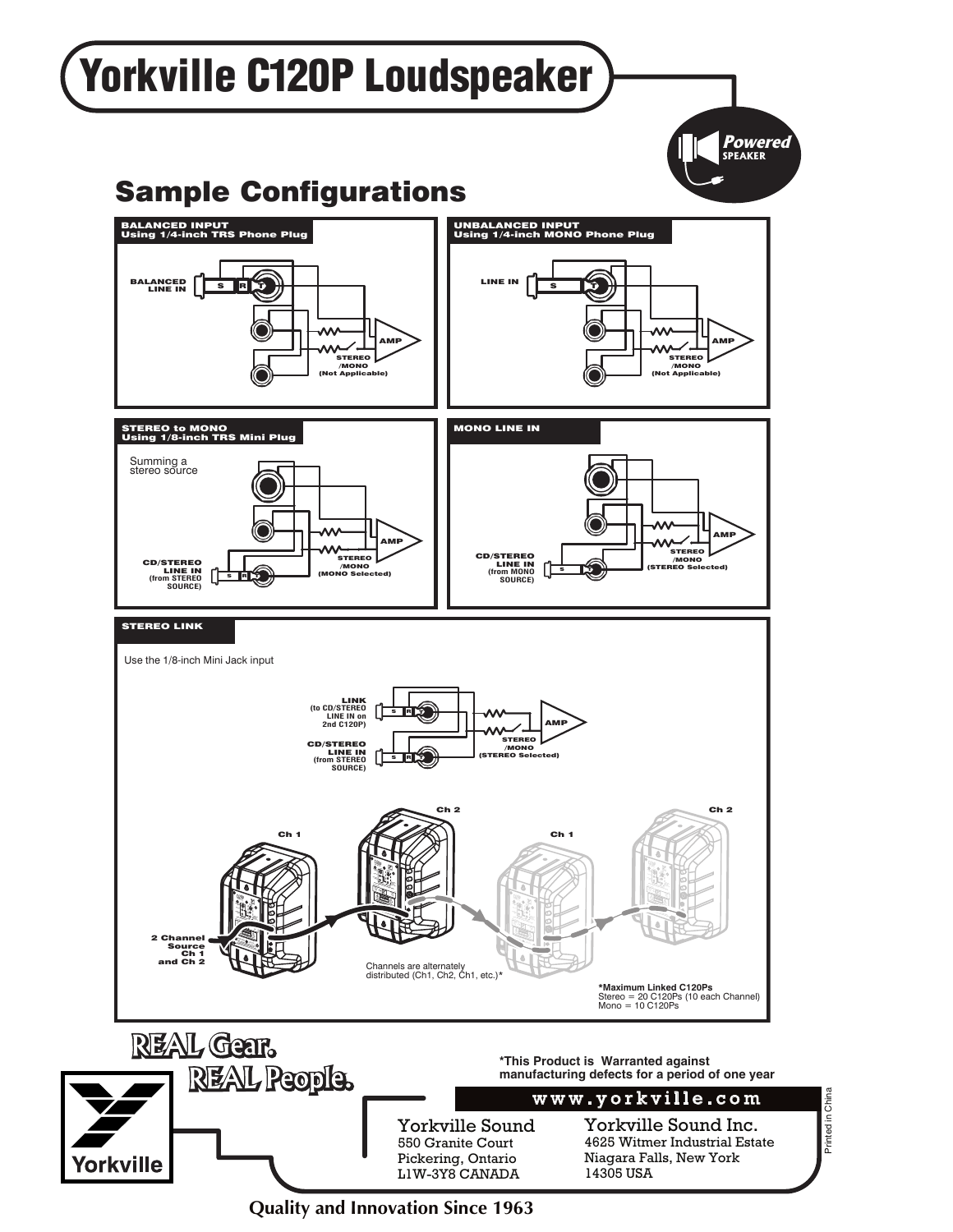## Le Haut-Parleur C120P de Yorkville

 erci d'avoir choisi l'enceinte active Coliseum C120P de **M** Yorkville pour vos besoins en sonorisation. Nous espérons que vous prendrez quelques minutes pour lire ce bref manuel. Si vous avez des questions, n'hésitez pas à nous contacter par couriel à l'adresse suivant-: info@yorkville.com.

#### **DEL sur le panneau avant**

**DEL Bleue** – indique que l'appareil est en marche. **DEL Orange**– indique "écrêtage/limiteur." Le limiteur intégré non-commutable aide à prévenir la distorsion. Il opère continuellement et affecte très peu la qualité sonore. Son opération indique toutefois que le C120P fonctionne à son niveau maximum et qu'il peut être sur le seuil de la distorsion si la DEL Orange s'illumine continuellement. La DEL devrait seulement clignoter sur les pointes de signal.

#### **Contrôles et Connections (à partir du haut)**

**Contrôle de GAIN** – tournez ce contrôle dans le sens horaire pour augmenter le volume, ou dans le sens anti-horaire pour réduire le volume. Si la DEL orange "écrêtage/limiteur" sur le panneau avant s'illumine, réduisez le niveau de réglage du gain pour diminuer son activité.

**Contrôle des Aiguës** – ajustez ce contrôle dans le sens horaire ou anti-horaire pour augmenter ou diminuer l'accent de la régions des fréquences aiguës. Le réglage central est neutre. (voir la section Contrôle de BASS)

**Contrôle de BASS** – ajustez ce contrôle dans le sens horaire ou anti-horaire pour augmenter ou diminuer l'accent de la région des fréquences graves. Le réglage central est neutre.

*Conseil pratique si la DEL orange "clip/limit" s'illumine régulièrement lors d'opération à un niveau relativement bas, c'est peut-être à cause d'un réglage trop élevé du contrôle des graves. Réduisez le niveau du réglage du contrôle de graves pour aider à compenser. Cela s'applique aussi pour le contrôle des Aiguës.*

**Entrée ligne symétrique ¼** – cette prise accepte les signaux monophonique de niveau ligne avec prise Pointe-Bague-Manchon (symétrique). L'entrée n'est pas connectée intérieurement à la SORTIE STEREO LINK. Elle a pour fonction principale d'offrir au technicien du mélange la capacité d'isoler à une enceinte de retour dédié, les sorties du mixeur ou les connexions.

*Code d'équilibrage; Pointe = (+)phase 0°, Bague = (-) phase 180°, et Manchon = Masse.*

*Conseil pratique: si vous désirez ajouter un C120P additionnel, connectez votre source de signal par l'entremise du connecteur d'ENTRÉE LIGNE STÉRÉO 1/8 pour CD, pas L'ENTRÉE LIGNE SYMÉTRIQUE ¼. Vous pouvez maintenant interconnecter le second C120P tel qu'indiqué ci-dessous.*

**REAL Gear.** 

**REAL People.** 



**Prise de SORTIE 1/8 STEREO LINK** – utilisez un câble avec fiche stéréo 1/8 pour connecter un C120P additionnel. Assurez-vous que le bouton MONO/STEREO est en position STEREO sinon le haut-parleur additionnel ne fonctionnera pas.

**Bouton poussoir MONO/STÉRÉO** – ce bouton ajuste le signal par la prise D'ENTRÉE LIGNE 1/8 CD/STEREO. Utilisez le réglage STÉRÉO quand le signal audio est stéréo et/ou quand vous interconnectez un C120P additionnel. Utilisez le réglage MONO quand il n'y a pas d'autre C120P lié et quand vous voulez mélanger les signaux de gauche et de droite.

*(Conseil pratique: si vous ajoutez un autre C120P par la prise de SORTIE STEREO LINK, assurezvous que le bouton poussoir MONO/STEREO est en position STEREO pour permettre au haut-parleur additionnel de fonctionner)*

**Prise D'ENTRÉE LIGNE 1/8 CD/STEREO** – Branchez à cette prise votre récepteur/amplificateur stéréophonique, lecteur CD ou magnétophone à cassette. Lorsqu'utilisé dans un studio d'enregistrement, vous pouvez acheminer une ligne monophonique à partir du mixeur à son entrée au lieu de la prise d'ENTRÉE LIGNE SYMÉTRIQUE ¼.

#### **Additionel**

Votre C120P peut être peint. Nous vous suggérons d'enlever la grille et de couvrir les haut-parleurs et les connecteurs du panneau arrière pour éviter qu'ils ne soient couverts de peinture. Si vous devez peindre votre C120P sans enlever la grille, une petite quantité de peinture n'endommagera pas les composantes. Notez toutefois que trop de peinture pourrait détruire de façon permanente les haut-parleurs.

Réponse en fréquence : 65Hz to 19KHz +/-3dB Puissance: 80 Watts burst avg. power Max SPL: 101dB @ 1 meter Connectors: 1/4-inch Phone and 1/8-inch Mini Jack Dimensions: 7.0" W x 6.5" D x 10.25" H W 17.8cm x D 16.5cm x H 26cm Poids : 8.8 livres ( 4.0 kg.)

> **\*Ce produit est garantie contre les défauts de fabrication pour une période de 1 an.**

### www.yorkville.com

Yorkville Sound 550 Granite Court Pickering, Ontario L1W-3Y8 CANADA

Yorkville Sound Inc. 4625 Witmer Industrial Estate Niagara Falls, New York 14305 USA

## **Quality and Innovation Since 1963**